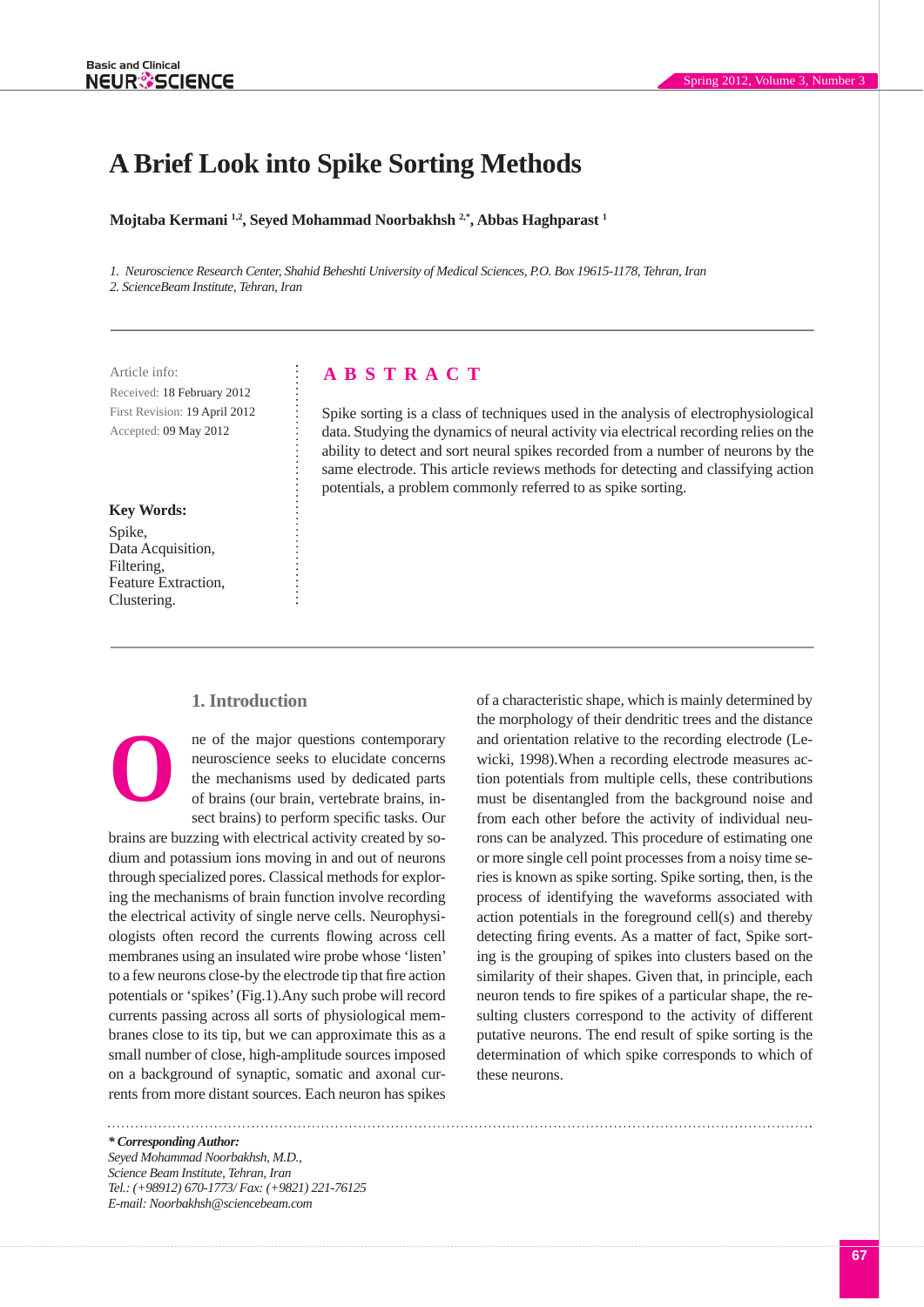Spike sorting \_i.e. the classification of which spike corresponds to which neuron\_ is a very challenging problem. Then, before tackling technical issues, it is important to discuss why we need to do such a job, rather than just detecting the spikes for each channel without caring from which neuron they come. It is already well established that complex brain processes are reflected by the activity of large neural populations and that the study of single-cells in isolation gives only a very limited view of the whole picture (Brown, Kass, & Mitra, 2004; Buzsáki, 2004)Therefore, progress in Neuroscience relies to a large extent on the ability to record simultaneously from large populations of cells. The implementation of optimal spike sorting algorithms is a critical step forwards in this direction, since it can allow the analysis of the activity of a few close-by neurons from each recording electrode. This opens a whole spectrum of new possibilities. For example, it is possible to study connectivity patterns of close-by neurons(Buzsáki, 2004; Harris, 2005; Harris, Henze, Csicsvari, Hirase, & Buzsáki, 2000), or to study the topographical organization of a given area and discriminate the responses of nearby units(Lewicki, 1998; Quian Quiroga, 2009; Quiroga, 2007). It is also possible to have access to the activity of sparsely firing neurons, whose responses may be completely masked by other neurons with high firing rates, if not properly sorted. Separating sparsely firing neurons from a background of large multi-unit activity is not an easy job, but this type of neurons can show striking responses (Hahnloser, Douglas, & Hepp, 2002; Perez-Orive, et al., 2002; Wood, Black, Vargas-Irwin, Fellows, & Donoghue, 2004).

#### **General Framework: Why is spike sorting important?**

The short answer to this is that it is vital for extra-cellular recording from multiple cells. Obviously, sorting spikes from a single electrode can provide signals from more than one cell. But automatic recognition is also essential for any multiple electrodes recording as achieving and maintaining isolation on multiple probes simultaneously can be highly impractical. The action potentials originating from different recorded neurons have distinct shapes, and based on these differences one can select (or discriminate) certain neurons among others.

# **2. Spike Sorting Steps**

#### **2.1. Data Acquisition**

The first step in any spike sorting algorithm involves the acquisition of extracellular data in a form amenable to the detection of neuronal spikes. For many neurons,

the most prominent feature of the spike shape is its amplitude, or the height of the spike. One of the simplest ways to measure the activity of a neuron is with a voltage threshold trigger. The experimenter positions the recording electrode so that the spikes from the neuron of interest are maximally separated from the background activity (Quiroga, 2009) . Window discriminators can be implemented on-line, but have the main disadvantage that they require a manual setting of the windows by the user, which may need readjustment during the experiment. In this regard, manual procedures are of limited utility because shape parameters designed for human inspection are inefficient at representing complex waveforms. Moreover the labor-intensive process scales poorly to experiments performed with large numbers of electrodes, and a subjective approach makes it difficult to design reproducible and reportable quality metrics. For these reasons, an algorithmic approach is desirable, and in fact, computational solutions with limited human monitoring have been shown to generally outperform manual sorting (Harris, 2005).

#### **2.2. Filtering**

The word "filtering" refers to an attempt to extract the important part of some data while eliminating random contributions called "noise" or other unwanted features which obscure the ones that matter (Quian Quiroga, 2009). The first step when processing continuously recorded data is to apply a band pass filters in order to avoid low frequency activity and visualize the spikes (Quiroga, 2007). This step is usually overlooked in the literature, but its implementation can dramatically change the spike shapes. In the example of Fig. 3, the continuous data was filtered with a band pass filter between 300 and 3000Hz. Frequencies below 300Hz are filtered to delete the slow components of the raw data. The upper cutoff frequency of the filter is to diminish the noisy appearance of the spike shapes. As it is usually the case with filtering, a compromise has to be taken. On the one hand, one would like to have a narrow filter band to better visualize the spikes, but on the other hand, if the band is too narrow, the filter may hinder different features of the spike shapes (Quian Quiroga, 2009; Quiroga, 2007).

## **2.3. Spike Detection**

From the filtered data, spikes are usually detected using an amplitude threshold. An adequate threshold can be set manually, as done in most systems with on-line spike detection.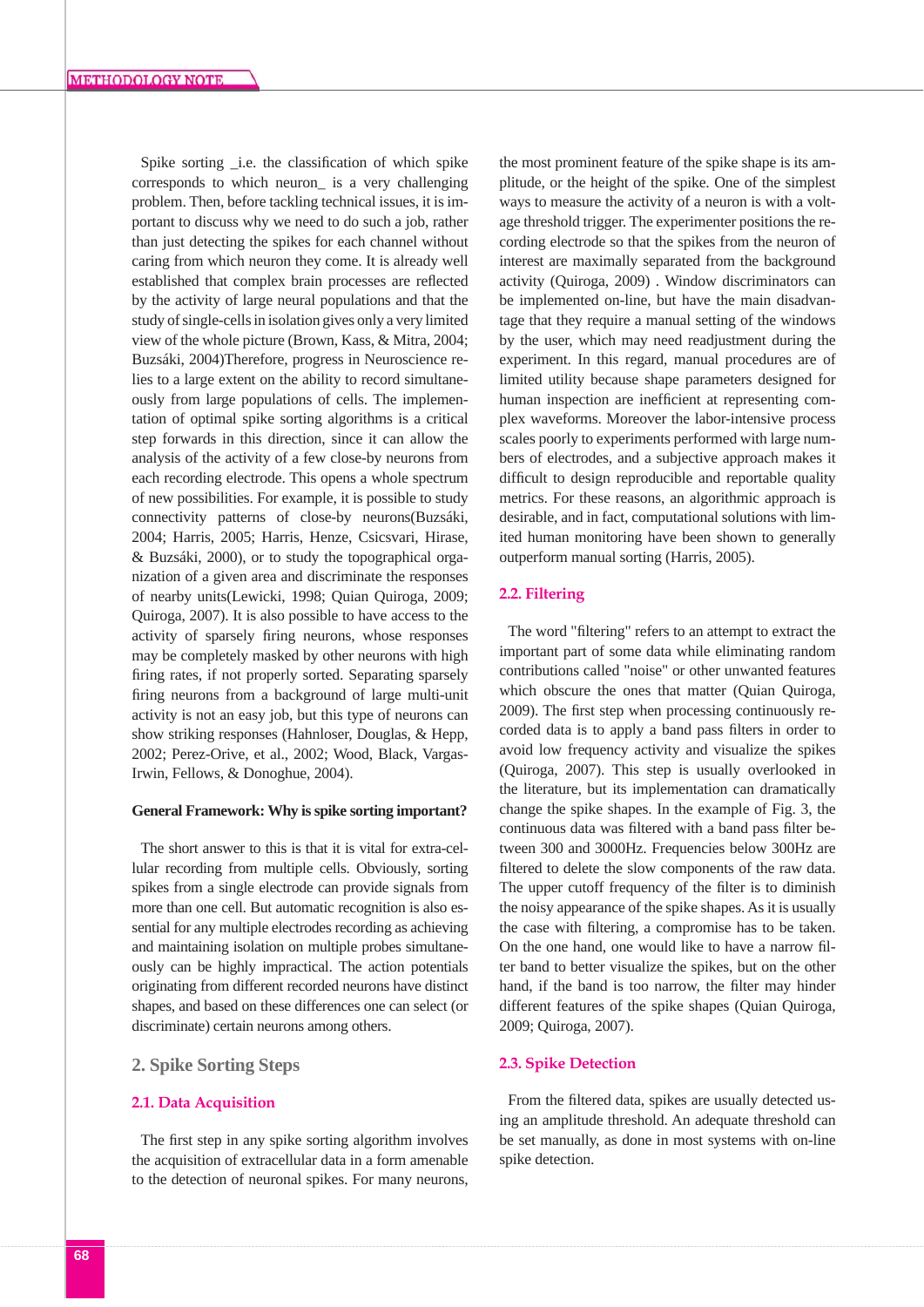Although being simple and fast, due to some difficulties, using this method require special vigilance. Moving threshold during recording considered as a next problem. The threshold level determines the trade-off between missed spikes (false negatives) and the number of background events that cross threshold (false positives). In fact increasing the threshold level reduces the number of spikes that are misclassified (Type II error), but at the expense of many missed spikes. On the other hand, getting false positives due to noise crossing a low threshold (Type I error) (Quiroga, 2009; 2007). Another problem in spike detection is misclassification error due to overlaps. In addition to the background noise, the spike height can vary greatly if there are other neurons in the local region that generate action potentials of significant size. If the peak of the desired unit and the dip of a background unit line up, a spike will be missed. (Quian Quiroga, 2009; Quiroga, 2007). However, an automatic threshold is preferable, especially when processing large number of channels. Once spikes are detected, they have to be stored for clustering (Quiroga, 2007).

There are two issues concerning spike storage that need a brief description. The first one is how many data points to store. This of course depends on the sampling frequency and ideally one would like to store the whole spike shape; i.e. about 2 ms of data. With a sampling frequency of 30 KHz, this corresponds to 60 data points. Some methods for feature extraction, such as wavelets (using a multi-resolution decomposition implementation), require that the number of data points is a power of 2 (Nenadic & Burdick, 2005). In this case, with 30KHz sampling, 64 data points would be optimal. The second issue has to do with the alignment of the spike shapes. Spikes can be aligned to their maximum. But due to insufficient sampling the maximum can be at different points of the spike shape. To avoid such misalignments, which could lead to over clustering, the spike shapes can be oversampled using interpolated waveforms, for example, using cubic splines. Then, the interpolated shapes can be aligned and later decimated to the original sampling rate (Quiroga, 2007).

For recordings with good signal to noise ratio (SNR) this is usually achieved by a simple thresholding (Kim & Kim, 2000). When the SNR is not good enough, different spike-detection algorithms can be applied, e.g. use of nonlinear energy operator (Kim & Kim, 2000) continues wavelet transform (Nenadic & Burdick, 2005).

## **2.4. Feature Extraction**

Transforming the input data into the set of features is called feature extraction which involves simplifying the amount of resources required to describe a large set of data accurately. As a third step, it measure features of shapes, such as spike height and width, peak-to-peak amplitude, energy (the square of the signal), mean or variance. In general, the more features we have, the better we will be able to distinguish different spike shapes. The result of this step is an  $M \times K$ -matrix, where K is the number of detected spikes and M is the number of extracted feature. Principal component analysis (PCA), wavelet decomposition or some other techniques are commonly used to reduce the dimensionality of the M×K-matrix by extracting the most important features of the detected spikes. The result is a new matrix of reduced dimension, L $\times$ K, where L  $<$  M is the number of extracted features per spike.(Tiganj & Mboup, 2011).

Ideally, one wants to extract those features that best separate the different clusters of spikes and get rid of all the dimensions dominated by noise.This step saves computational time and it is mandatory for some clustering algorithms that cannot handle too many inputs in a reasonable time (Quiroga, 2007). Although eliminating inputs dominated by noise can certainly improve clustering outcomes, but the major challenge is still remain, which two features are the best among extracted features?

A first choice would be to take basic characteristics of the spikes, such as their peak (or peak to peak) amplitude, their width and energy (the square of the signal). However, it has been shown that such features are not optimal for differentiating spike shapes in general (Quiroga, 2007; Sakowitz, Quian Quiroga, Schürmann,



**NEUR** SCIENCE

**Figure 1.** The basic set-up for measuring and analyzing extracellular neural signals.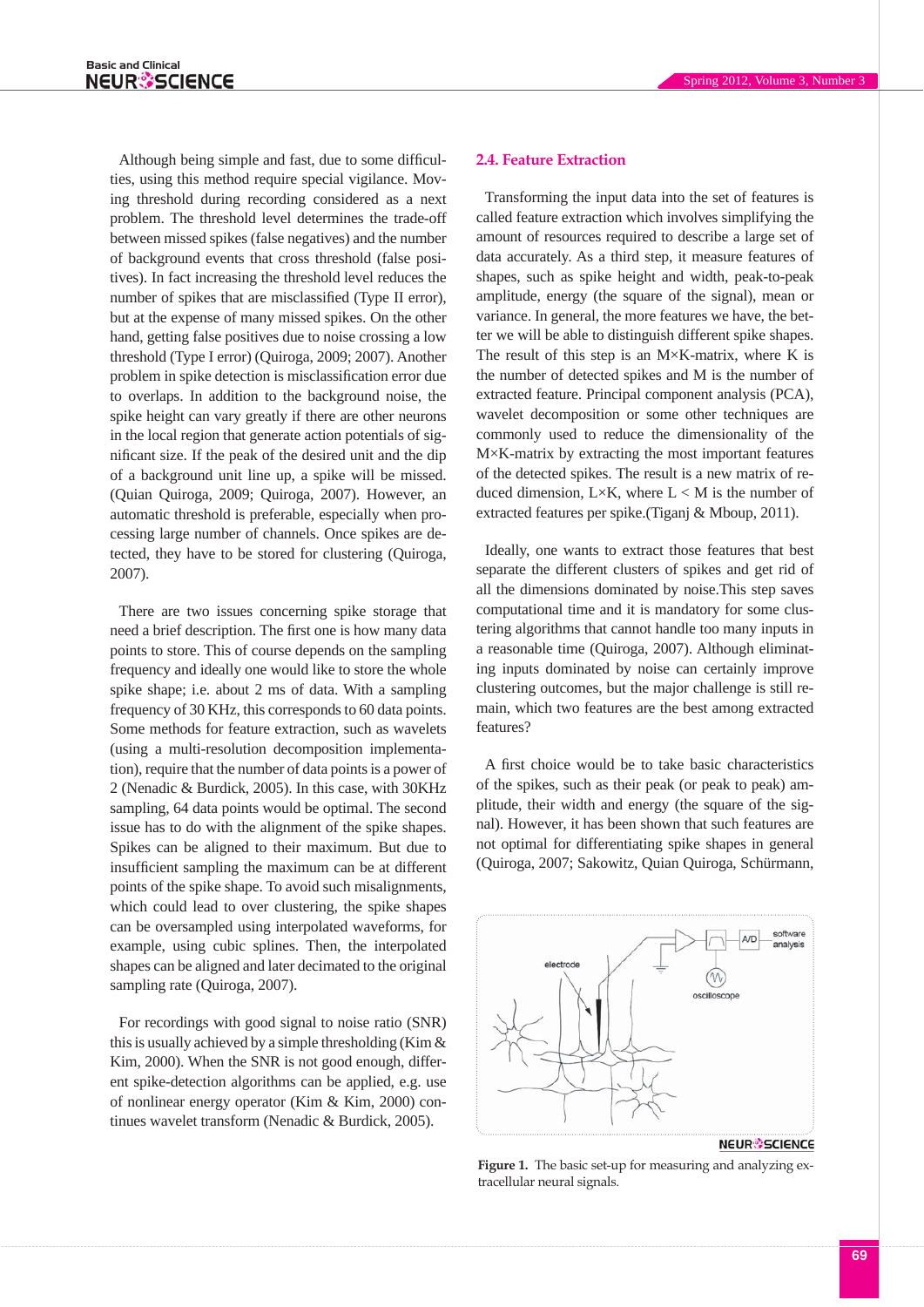& Basar, 2005; Sambeth, Maes, Quiroga, & Coenen, 2004). By far, the most used method for feature extraction is to take the first 2 or 3 principal components (Abeles & Goldstein Jr, 1977; Glaser & Marks, 1968), usually containing more than 80% of the energy of the signal (Quiroga, 2007). However, principal component analysis (PCA) selects the directions of maximum variance of the data, which are not necessarily the directions of best separation. In other words, it may well be that the information for separating the clusters is represented in one (or a combination) of principal components with low eigenvalues, which are usually disregarded (Quiroga, 2007).

# **3. Clustering**

Cluster analysis or clustering is the task of assigning a set of objects into groups (called clusters) so that the objects in the same cluster are more similar (in some sense or another) to each other than to those in other clusters. The fourth and final step of spike sorting is to group spikes with similar features into clusters, corresponding to the different neurons. A common method is a technique called cluster cutting. In this approach, the user defines a boundary for a particular set of features. If a data point falls within the boundary, it is classified as belonging to that cluster; if it falls outside the boundary, it is discarded. Figure 3(a) shows an example of boundaries placed around the primary clusters. In off-line analysis the cluster boundaries are determined after the data have been collected by looking at all (or a sample from) the data



**NEUR<sup>2</sup>SCIENCE** 

**Figure 2.** The extracellular waveform shows several different action potentials generated by an unknown number of neurons. The data were recorded from Rat's locus coeruleus witha Tungsten electrode by Electromodule and Neurocomet (sciencebeam institiute, Tehran, Iran). In this case, by amplitude discrimination method, neurons C and D are recorded as a same neuron by window 2.



## **NEUR SCIENCE**

**Figure 3.** (A) Shape separation of the spikes by cluster analysis in the space of waveforms (Neurocomet, Sciencebeam institute, Tehran Iran) Clusters are shown with colors. The axes of the scatter plot are positive and negative area under curve. (B) The separated waveforms resulting from clustering the raw spike waveforms.